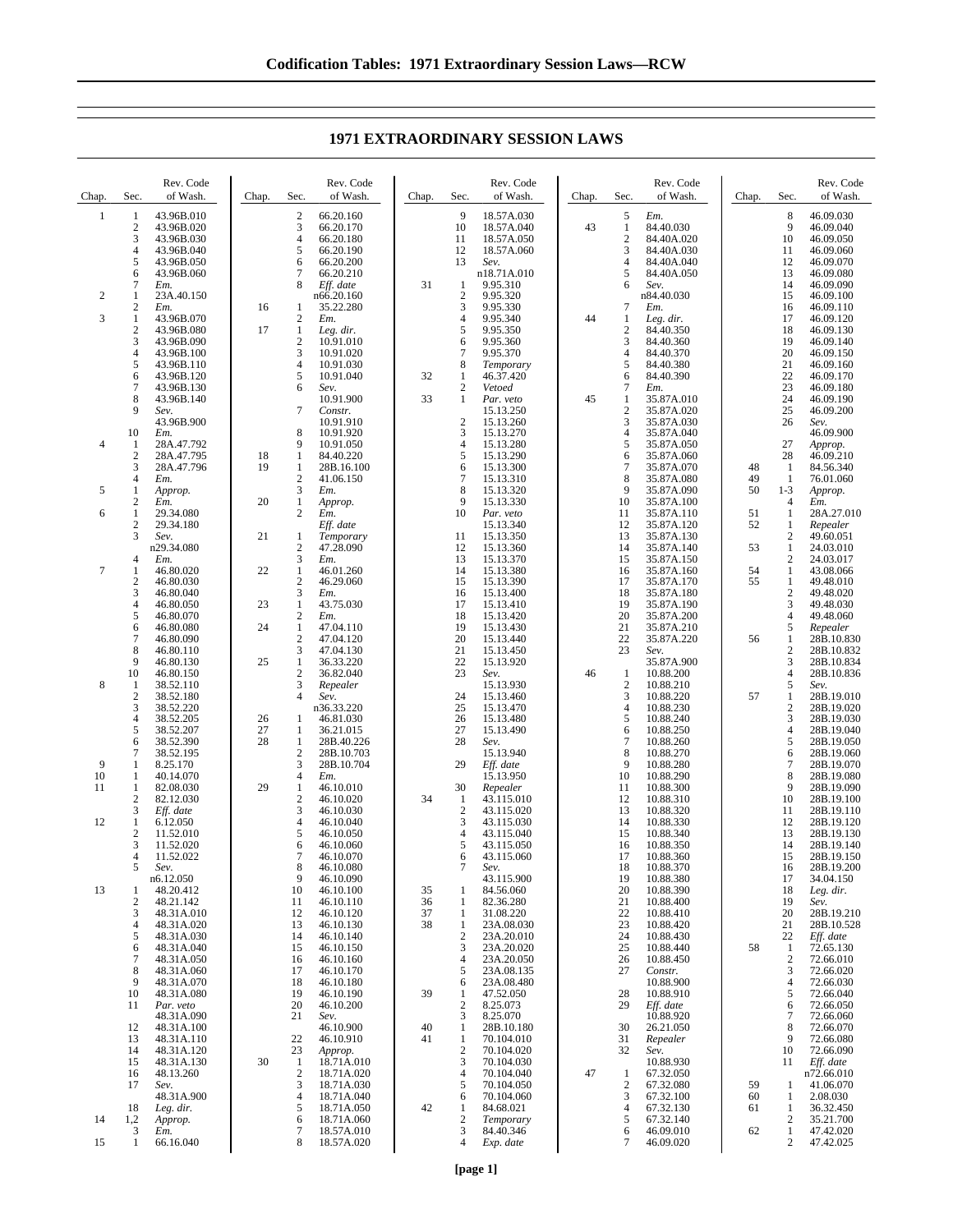**Codification Tables: 1971 Extraordinary Session Laws—RCW**

| Chap.    | Sec.                | Rev. Code<br>of Wash.    | Chap.    | Sec.                             | Rev. Code<br>of Wash.   | Chap. | Sec.                           | Rev. Code<br>of Wash.    | Chap.      | Sec.                           | Rev. Code<br>of Wash.    | Chap.      | Sec.                             | Rev. Code<br>of Wash.    |
|----------|---------------------|--------------------------|----------|----------------------------------|-------------------------|-------|--------------------------------|--------------------------|------------|--------------------------------|--------------------------|------------|----------------------------------|--------------------------|
|          | 3<br>4              | 47.42.030<br>47.42.040   | 71       | 1<br>$\boldsymbol{2}$            | 43.10.150<br>43.10.160  |       | 4<br>5                         | 43.84.120<br>Em.         |            | 6<br>$\tau$                    | 40.14.140<br>40.14.150   | 125        | 3<br>$\mathbf{1}$                | Sev.<br>57.90.100        |
|          | 5                   | 47.42.045                |          | 3                                | 43.10.170               |       | 6                              | Sev.                     |            | 8                              | 40.14.160                |            | $\mathfrak{2}$                   | 87.03.820                |
|          | 6<br>7              | 47.42.060<br>47.42.062   |          | 4<br>5                           | 43.10.180<br>43.10.190  | 89    | 1                              | n43.08.070<br>47.28.170  |            | 9<br>10                        | 40.14.170<br>Constr.     | 126        | 1<br>$\mathfrak{2}$              | 46.20.440<br>46.20.460   |
|          | 8<br>9              | 47.42.063<br>47.42.065   |          | 6<br>7                           | 43.10.200<br>Em.        | 90    | 1                              | Special<br>nTitle 79     | 103        | $\mathbf{1}$                   | 40.14.180<br>36.88.410   | 127        | $\mathbf{1}$<br>$\sqrt{2}$       | 36.93.090<br>36.93.093   |
|          | 10<br>11            | 47.42.080<br>47.42.100   | 72       |                                  | Eff. date<br>43.85.060  |       | $\overline{c}$                 | Digest                   |            | $\boldsymbol{2}$<br>3          | 36.88.430<br>36.88.440   | 128<br>129 | $\mathbf{1}$<br>1                | 24.03.302<br>19.28.120   |
|          | 12                  | 47.42.102                |          | 1<br>$\overline{c}$              | 43.85.241               |       |                                | Special<br>nTitle 79     |            | $\overline{4}$                 | 36.88.485                |            | $\mathfrak{2}$                   | 19.28.210                |
|          | 13<br>14            | 47.42.103<br>47.42.104   |          | 3<br>$\overline{4}$              | Repealer<br>Em.         | 91    | 1                              | Digest<br>46.68.030      | 104        | 1<br>$\overline{c}$            | 70.96.092<br>70.96.094   |            | 3                                | Eff. date<br>n19.28.120  |
|          | 15<br>16            | 47.42.105<br>47.42.110   | 73       | $\mathbf{1}$<br>$\boldsymbol{2}$ | 47.17.045<br>47.17.140  |       | $\boldsymbol{2}$<br>3          | 46.68.041<br>46.01.140   | 105        | 3,4<br>1                       | Vetoed<br>52.16.130      | 130        | $\mathbf{1}$<br>$\mathfrak{2}$   | 47.30.010<br>47.30.020   |
|          | 17                  | 47.42.120                |          | 3                                | 47.17.160               |       | 4                              | 46.37.520                | 106        | 1                              | 75.12.115                | 131        | 1                                | 4.16.170                 |
|          | 18<br>19            | 47.42.140<br>47.42.911   |          | $\overline{4}$<br>5              | 47.17.205<br>47.17.215  |       | 5<br>6                         | 46.52.085<br>46.68.130   | 107        | $\mathbf{1}$<br>$\overline{c}$ | 2.04.030<br>2.32.070     | 132        | $\boldsymbol{2}$<br>$\mathbf{1}$ | 4.28.010<br>83.44.010    |
|          | 20                  | Sev.<br>47.42.902        |          | 6<br>7                           | 47.17.310<br>47.17.315  |       | $\tau$<br>8                    | Repealer<br>Em.          |            | 3<br>$\overline{4}$            | 4.88.260<br>80.04.190    |            | $\boldsymbol{2}$<br>3            | 83.40.020<br>Eff. date   |
| 63       | 21                  | Em.                      |          | 8<br>9                           | 47.17.340<br>47.17.370  | 92    | 1                              | Eff. date                |            | 5<br>6                         | 81.04.190                | 133        | 1                                | n83.44.010               |
|          | -1<br>$\mathbf{2}$  | 74.13.100<br>74.13.103   |          | 10                               | 47.17.372               |       | $\overline{2}$                 | 46.37.190<br>46.37.187   | 108        | 1                              | 2.06.110<br>16.49A.560   |            | $\overline{c}$                   | 23A.08.480<br>23A.36.050 |
|          | 3<br>4              | 74.13.106<br>74.13.109   |          | 11<br>12                         | 47.17.420<br>47.17.480  | 93    | 3<br>$\mathbf{1}$              | 46.37.185<br>28A.65.075  |            | $\overline{c}$<br>3            | 16.49A.570<br>16.49A.600 |            | 3<br>4                           | 23A.40.020<br>23A.40.030 |
|          | 5<br>6              | 74.13.112<br>74.13.115   |          | 13<br>14                         | 47.17.505<br>47.17.550  |       | $\boldsymbol{2}$<br>3          | 28A.65.080<br>28A.65.170 |            | $\overline{4}$<br>5            | 16.74.610<br>16.74.615   | 134        | 1<br>$\mathfrak{2}$              | 76.04.251<br>76.04.273   |
|          | 7                   | 74.13.118                |          | 15                               | 47.17.567               |       | 4                              | 28A.58.530               | 109        | 1                              | 43.21C.010               |            | 3                                | 76.04.242                |
|          | 8<br>9              | 74.13.121<br>74.13.124   |          | 16<br>17                         | 47.17.695<br>47.17.700  | 94    | 5<br>$\mathbf{1}$              | Em.<br>60.04.060         |            | $\overline{c}$<br>3            | 43.21C.020<br>43.21C.030 | 135        | $\mathbf{1}$<br>$\sqrt{2}$       | 16.57.020<br>16.57.080   |
|          | 10<br>11            | 74.13.127<br>74.13.130   |          | 18<br>19                         | 47.17.750<br>47.17.752  |       | $\overline{2}$<br>3            | 60.04.010<br>60.04.040   |            | $\overline{4}$<br>5            | 43.21C.040<br>43.21C.050 |            | 3<br>$\overline{4}$              | 16.57.100<br>16.57.160   |
|          | 12<br>13            | 26.32.115<br>74.13.133   |          | 20<br>21                         | 47.17.755<br>47.17.790  | 95    | 4<br>$\mathbf{1}$              | Eff. date<br>35.13A.010  |            | 6<br>$\overline{7}$            | 43.21C.060<br>43.21C.900 |            | 5<br>6                           | 16.57.220<br>16.57.165   |
|          | 14                  | 74.13.136                |          | 22                               | 47.17.797               |       | $\boldsymbol{2}$               | 35.13A.020               | 110        | 1                              | 46.79.010                |            | 7                                | Repealer                 |
|          | 15<br>16            | 74.13.139<br>74.13.142   |          | 23<br>24                         | 47.17.808<br>47.17.830  |       | 3<br>$\overline{4}$            | 35.13A.030<br>35.13A.040 |            | $\overline{c}$<br>3            | 46.79.020<br>46.79.030   | 136<br>137 | 1<br>$\mathbf{1}$                | 36.40.071<br>84.36.160   |
| 64       | 17<br>$\mathbf{1}$  | 74.13.145<br>84.36.030   |          | 25<br>26                         | 47.17.845<br>47.17.850  |       | 5<br>6                         | 35.13A.050<br>35.13A.060 |            | 4<br>5                         | 46.79.040<br>46.79.050   | 138        | 2<br>$\mathbf{1}$                | Eff. date<br>66.24.310   |
|          | $\overline{2}$      | Temporary                |          | 27                               | 47.17.855               |       | 7                              | 35.13A.070               |            | 6                              | 46.79.060                | 139        | 1                                | 56.02.060                |
| 65       | 3<br>1              | 84.36.020<br>46.20.117   |          | 28<br>29                         | 47.42.140<br>47.39.020  |       | 8<br>9                         | 35.13A.080<br>35.13A.090 |            | $\overline{7}$<br>8            | 46.79.070<br>46.79.080   |            | $\sqrt{2}$<br>3                  | 57.02.040<br>56.02.070   |
|          | 2                   | Purpose<br>n46.20.117    | 74       | 30<br>1                          | Repealer<br>46.70.041   |       | 10<br>11                       | Repealer<br>Leg. dir.    |            | 9<br>10                        | 46.79.090<br>46.79.100   | 140        | $\mathbf{1}$<br>$\boldsymbol{2}$ | 43.99.080<br>43.99.090   |
| 66       | 1<br>$\overline{2}$ | 28A.13.005<br>28A.13.010 |          | $\boldsymbol{2}$<br>3            | 46.70.051<br>46.70.060  |       | 12                             | Sev.<br>35.13A.900       |            | 11<br>12                       | 46.79.110<br>Leg. dir.   | 141        | 3<br>$\mathbf{1}$                | Repealer<br>27.24.062    |
|          | 3                   | 28A.13.020               |          | $\overline{4}$                   | 46.70.070               | 96    | $\mathbf{1}$                   | 36.94.010                | 111        | 1                              | 46.52.145                |            | $\boldsymbol{2}$                 | 27.24.063                |
|          | 4<br>5              | 28A.13.030<br>28A.13.040 |          | 5<br>6                           | 46.70.082<br>46.70.083  |       | $\overline{2}$<br>3            | 36.94.050<br>36.94.060   |            | $\overline{2}$<br>3            | 46.52.150<br>46.52.160   |            | 3<br>$\overline{4}$              | 27.24.070<br>Em.         |
|          | 6<br>7              | 28A.13.045<br>28A.13.050 |          | 7<br>8                           | 46.70.090<br>46.70.140  |       | 4<br>5                         | 36.94.070<br>36.94.100   | 112        | $\mathbf{1}$<br>$\overline{c}$ | 29.18.120<br>66.44.265   | 142<br>143 | 1<br>$\mathbf{1}$                | 23A.40.075<br>81.48.030  |
|          | 8<br>9              | 28A.13.060<br>28A.13.070 | 75       | 9<br>1                           | 46.70.280<br>43.52.460  |       | 6<br>7                         | 36.94.120<br>36.94.170   | 113        | 3<br>1                         | Repealer<br>19.26.010    |            | $\mathbf{2}$<br>3                | 81.48.040<br>81.77.080   |
|          | 10                  | 28A.24.100               |          | $\overline{c}$                   | Em.                     |       | 8                              | 36.94.180                |            | $\overline{c}$                 | 19.26.020                |            | $\overline{4}$                   | 81.80.300                |
|          | 11<br>12            | 28A.41.053<br>28A.13.080 | 76<br>77 | 1<br>1                           | 28B.10.425<br>70.84.040 |       | 9<br>10                        | 36.94.220<br>36.94.230   | 114        | $\mathbf{1}$<br>$\overline{c}$ | 46.16.310<br>46.16.311   |            | 5<br>6                           | 81.80.320<br>81.80.375   |
|          | 13                  | Sev.<br>n28A.13.005      | 78<br>79 | 1<br>1                           | 47.28.030<br>39.44.130  |       | 11<br>12                       | 36.94.240<br>Constr.     |            | 3<br>4                         | 46.16.315<br>46.16.355   |            | 7<br>8                           | 46.86.140<br>80.20.060   |
|          | 14                  | Eff. date                | 80       | 1                                | 82.44.150               |       |                                | n36.94.010               |            | 5                              | Approp.                  |            | 9                                | Eff. date                |
| 67       | 1                   | n28A.13.005<br>10.27.010 | 81       | 2<br>$\mathbf{1}$                | Em.<br>49.60.120        |       | 13                             | Sev.<br>n36.94.010       | 115        | 6<br>1                         | Sev.<br>47.01.160        | 144        | $\mathbf{1}$<br>$\boldsymbol{2}$ | 4.24.250<br>4.24.260     |
|          | $\mathbf{2}$<br>3   | 10.27.020<br>10.27.030   |          | $\overline{2}$<br>3              | 49.60.130<br>49.60.180  | 97    | 14<br>1                        | Em.<br>46.37.440         | 116        | 1<br>$\overline{c}$            | 79.44.190<br>79.44.060   | 145        | 1<br>$\mathfrak{2}$              | 29.80.020<br>29.80.040   |
|          | 4<br>5              | 10.27.040<br>10.27.050   |          | 4<br>5                           | 49.60.190<br>49.60.200  | 98    | $\mathbf{1}$<br>$\overline{c}$ | 16.49A.370<br>16.49.600  |            | 3<br>4                         | 35.44.220<br>35.43.030   |            | 3<br>4                           | 29.80.050<br>29.81.040   |
|          | 6                   | 10.27.060                |          | 6                                | Eff. date               |       | 3                              | 16.49.610                |            | 5                              | 35.49.030                |            | 5                                | 29.81.100                |
|          | 7<br>8              | 10.27.070<br>10.27.080   | 82       | 1                                | n49.60.120<br>43.22.420 |       | 4<br>5                         | 16.49.620<br>16.49.630   |            | 6<br>7                         | 35.43.190<br>35.54.010   |            | 6<br>7                           | 29.81.120<br>29.81.140   |
|          | 9<br>10             | 10.27.090<br>10.27.100   | 83       | 1<br>$\boldsymbol{2}$            | 2.08.063<br>2.08.065    |       | 6<br>7                         | 16.49.640<br>16.49.650   |            | 8<br>9                         | 35.44.020<br>35.44.140   | 146        | 8<br>1                           | Sev.<br>57.40.100        |
|          | 11<br>12            | 10.27.110<br>10.27.120   |          | 3<br>$\overline{4}$              | 2.08.064<br>2.08.062    |       | 8<br>9                         | 16.49.660<br>16.49.670   |            | 10<br>11                       | 35.45.020<br>35.45.050   |            | $\mathbf{2}$<br>3                | 57.40.110<br>57.40.120   |
|          | 13                  | 10.27.130                |          | 5                                | 2.08.061                | 99    | 1                              | 18.64.246                |            | 12                             | Repealer                 |            | 4                                | 57.40.130                |
|          | 14<br>15            | 10.27.140<br>10.27.150   | 84<br>85 | 1<br>1                           | 71.20.110<br>18.51.100  | 100   | 1<br>$\boldsymbol{2}$          | 28A.03.030<br>28A.48.110 | 117        | 1<br>$\boldsymbol{2}$          | 36.32.005<br>36.32.125   |            | 5<br>6                           | 57.40.140<br>57.40.150   |
|          | 16<br>17            | 10.27.160<br>10.27.170   |          | $\boldsymbol{2}$<br>3            | 36.21.011<br>36.32.350  | 101   | $\mathbf{1}$<br>$\overline{2}$ | 47.41.010<br>47.41.020   | 118        | 1<br>$\boldsymbol{2}$          | 72.33.180<br>72.33.655   | 147        | 7<br>1                           | 56.36.030<br>3.34.010    |
|          | 18                  | 10.27.180<br>10.27.190   |          | 4<br>5                           | 36.40.040               |       | 3<br>4                         | 47.41.030<br>47.41.040   |            | 3<br>4                         | 72.33.665                | 148        | 2                                | 3.34.040                 |
|          | 19<br>20            | Repealer                 |          | 6                                | 36.78.030<br>43.32.010  |       | 5                              | 47.41.050                |            | 5                              | 72.33.860<br>Em.         |            | $\mathbf{1}$<br>$\mathfrak{2}$   | 46.44.120<br>46.44.100   |
| 68       | 21<br>-1            | Em.<br>63.48.010         |          | $\tau$<br>8                      | 43.59.030<br>47.26.120  |       | 6<br>$\overline{7}$            | 47.41.060<br>47.41.070   | 119<br>120 | $\mathbf{1}$<br>1              | 17.04.180<br>36.22.100   | 149        | $\mathbf{1}$<br>$\mathbf{2}$     | 47.60.510<br>47.60.520   |
|          | $\mathbf{2}$<br>3   | 63.48.020<br>63.48.030   |          | 9<br>10                          | 58.17.260<br>70.46.080  |       | 8<br>9                         | 47.41.080<br>Sev.        | 121<br>122 | 1<br>1                         | 77.08.060<br>43.07.130   | 150        | 3<br>$\mathbf{1}$                | Em.<br>46.37.530         |
|          | 4                   | 63.48.040                | 86       | 1                                | 9.95.063                |       |                                | 47.41.900                | 123        | 1                              | 79.01.132                | 151        | 1                                | 26.12.140                |
|          | 5<br>6              | 63.48.050<br>63.48.060   | 87       | 1<br>$\boldsymbol{2}$            | 74.32.100<br>74.32.130  | 102   | $\mathbf{1}$<br>$\overline{2}$ | 40.14.010<br>40.14.100   |            | $\overline{c}$<br>3            | 79.01.184<br>79.01.200   | 152        | $\boldsymbol{2}$<br>$\mathbf{1}$ | 26.12.170<br>9.61.070    |
| 69<br>70 | 1<br>1              | 46.64.040<br>28A.47.440  | 88       | $\mathbf{1}$<br>$\overline{c}$   | 39.56.010<br>43.08.070  |       | 3<br>4                         | 40.14.110<br>40.14.120   | 124        | 4<br>1                         | 76.12.120<br>29.33.220   |            | $\boldsymbol{2}$<br>3            | 9.61.010<br>9.61.020     |
|          | 2                   | Em.                      |          | 3                                | 43.08.080               |       | 5                              | 40.14.130                |            | $\overline{c}$                 | 29.45.120                |            | $\overline{4}$                   | 9.61.030                 |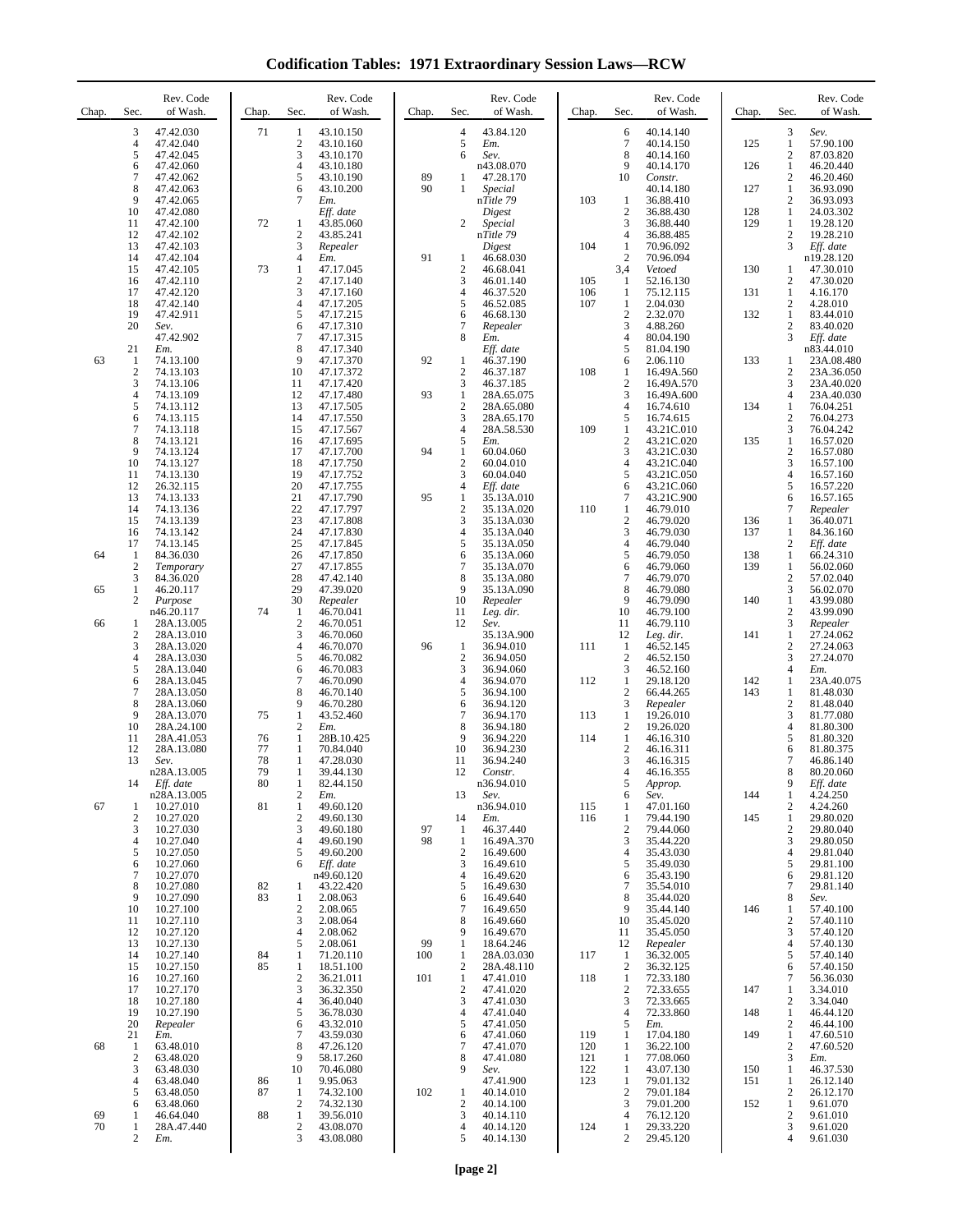**Codification Tables: 1971 Extraordinary Session Laws—RCW**

| Chap. | Sec.                | Rev. Code<br>of Wash.    | Chap. | Sec.                           | Rev. Code<br>of Wash.  | Chap.      | Sec.                | Rev. Code<br>of Wash.   | Chap.      | Sec.                           | Rev. Code<br>of Wash.    | Chap.      | Sec.                         | Rev. Code<br>of Wash.    |
|-------|---------------------|--------------------------|-------|--------------------------------|------------------------|------------|---------------------|-------------------------|------------|--------------------------------|--------------------------|------------|------------------------------|--------------------------|
|       | 5<br>6              | 9.61.040<br>9.61.050     |       | 28                             | Repealer<br>n74.20.292 |            | 32<br>33            | 82.38.900<br>Repealer   |            | 18<br>19                       | 20.01.530<br>20.01.540   |            | 40<br>41                     | 15.58.400<br>15.58.410   |
|       | $\overline{7}$      | 9.61.090                 | 165   | 1                              | 13.06.050              |            | 34                  | Sev.                    |            | 20                             | 20.01.550                |            | 42                           | Eff. date                |
| 153   | 8<br>1              | 90.03.410<br>52.12.050   | 166   | $\overline{c}$<br>$\mathbf{1}$ | Em.<br>77.08.030       |            | 35                  | 82.38.920<br>Temporary  |            | 21                             | Eff. date<br>20.01.560   |            | 43                           | 15.58.900<br>Savings     |
| 154   | 1<br>2              | 43.75.200<br>Eff. date   |       | $\overline{c}$<br>3            | 77.08.040<br>77.16.158 |            | 36                  | Eff. date<br>82.38.930  | 183<br>184 | -1<br>$\mathbf{1}$             | 77.12.315<br>39.42.010   |            | 44                           | 15.58.910<br>15.58.920   |
| 155   | $\mathbf{1}$        | 43.75.210<br>36.95.010   |       | 4<br>5                         | 77.16.040<br>77.08.050 | 176<br>177 | 1<br>1              | 14.08.118<br>36.32.410  |            | $\overline{c}$<br>3            | 39.42.020<br>39.42.030   |            | 45                           | Savings<br>15.58.930     |
|       | $\boldsymbol{2}$    | 36.95.020                |       | 6                              | 77.12.510              |            | $\overline{c}$<br>3 | 43.06.110               |            | 4                              | 39.42.040                |            | 46                           | Sev.                     |
|       | 3<br>4              | 36.95.030<br>36.95.040   | 167   | 7<br>1                         | 77.32.245<br>26.44.030 |            | $\overline{4}$      | 35.21.680<br>35A.11.060 |            | 5<br>6                         | 39.42.050<br>39.42.060   |            | 47                           | 15.58.940<br>Repealer    |
|       | 5<br>6              | 36.95.050<br>36.95.060   |       | $\overline{c}$<br>3            | 26.44.040<br>26.44.080 |            | 5<br>6              | 35.21.660<br>35.81.010  |            | 7<br>8                         | 39.42.070<br>39.42.080   | 191        | 48<br>1                      | Leg. dir.<br>17.21.020   |
|       | 7<br>8              | 36.95.070<br>36.95.080   | 168   | 1<br>2                         | 26.34.010<br>26.34.020 |            | $\overline{7}$<br>8 | 35.21.670<br>Em.        |            | 9<br>10                        | 39.42.090<br>39.42.100   |            | $\overline{2}$<br>3          | 17.21.090<br>17.21.100   |
|       | 9<br>10             | 36.95.090<br>36.95.100   |       | 3<br>$\overline{4}$            | 26.34.030<br>26.34.040 | 178        | 1<br>$\sqrt{2}$     | 29.01.140<br>29.39.120  |            | 11<br>12                       | 39.42.110<br>Eff. date   |            | 4<br>5                       | 17.21.150<br>17.21.200   |
|       | 11                  | 36.95.110                |       | 5                              | 26.34.050              |            | 3                   | 29.72.010               |            |                                | 39.42.900                |            | 6                            | 17.21.205                |
|       | 12<br>13            | 36.95.120<br>36.95.130   |       | 6<br>$\overline{7}$            | 26.34.060<br>26.34.070 |            | $\overline{4}$<br>5 | 29.72.020<br>29.72.025  | 185        | $\mathbf{1}$<br>$\overline{2}$ | 9.04.030<br>9.68.030     |            | 7<br>8                       | 17.21.220<br>17.21.230   |
|       | 14<br>15            | 36.95.140<br>36.95.150   |       | 8<br>9                         | 26.34.080<br>Leg. dir. |            | 6<br>$\overline{7}$ | 29.72.030<br>29.72.040  |            | 3<br>4                         | 18.81.035<br>Repealer    |            | 9<br>10                      | 17.21.203<br>17.21.320   |
|       | 16<br>17            | 36.95.160<br>36.95.170   | 169   | 1<br>$\overline{c}$            | 74.08.025<br>74.08.030 |            | 8<br>9              | 29.72.045<br>29.72.050  | 186        | 1<br>$\overline{c}$            | 82.04.110<br>82.04.250   | 192        | 11<br>-1                     | Repealer<br>16.65.030    |
|       | 18<br>19            | 36.95.180<br>36.95.190   |       | 3<br>$\overline{4}$            | 74.08.050<br>74.09.510 |            | 10<br>11            | 29.72.060<br>29.72.070  |            | 3<br>4                         | 82.04.260<br>82.04.270   |            | $\overline{2}$<br>3          | 16.65.080<br>16.65.090   |
|       | 20                  | 36.95.200                |       | 5                              | 74.10.020              |            | 12                  | 29.72.080               |            | 5                              | Eff. date                |            | 4                            | 16.65.140                |
|       | 21<br>22            | 36.95.210<br>Sev.        |       | 6<br>7                         | 74.12.030<br>74.13.060 |            | 13<br>14            | 29.72.900<br>Sev.       | 187        | 1                              | n82.04.110<br>41.56.950  |            | 5<br>6                       | 16.65.200<br>16.65.210   |
| 156   | 1                   | 36.95.900<br>82.36.010   |       | 8<br>9                         | 74.13.070<br>74.16.030 | 179        | 1                   | 29.72.910<br>82.32.090  | 188        | 1<br>$\overline{2}$            | 9.92.062<br>9.92.064     |            | 7<br>8                       | 16.65.220<br>Repealer    |
|       | $\overline{2}$<br>3 | 82.36.230<br>82.36.400   |       | 10<br>11                       | 74.36.110<br>74.36.120 |            | 2                   | Constr.<br>n82.32.090   | 189        | 3<br>$\mathbf{1}$              | 9.92.066<br>43.20A.350   | 193<br>194 | 1<br>1                       | 73.04.110<br>70.94.710   |
|       | 4<br>5              | 82.42.070<br>82.42.110   | 170   | 12<br>-1                       | 74.36.130<br>43.09.050 | 180        | 3<br>$\mathbf{1}$   | Em.<br>90.48.315        |            | $\overline{c}$<br>3            | 43.20A.360<br>18.20.090  |            | 2<br>3                       | 70.94.715<br>70.94.720   |
| 157   | 1<br>$\mathbf{2}$   | 53.04.020<br>53.04.085   |       | $\overline{c}$<br>3            | 43.09.310<br>44.28.085 |            | $\overline{c}$<br>3 | 90.48.370<br>90.48.380  |            | 4<br>5                         | 18.45.130                |            | 4<br>5                       | 70.94.725<br>70.94.730   |
|       | 3                   | Repealer                 |       | 4                              | 43.88.160              |            | $\overline{4}$      | 90.48.390               |            | 6                              | 43.61.030<br>43.61.040   |            | 6                            | Leg. dir.                |
|       | 4                   | Eff. date<br>n53.04.020  |       | 5                              | Sev.<br>n43.09.050     |            | 5<br>6              | 90.48.400<br>90.48.410  |            | 7<br>8                         | 43.61.060<br>70.41.020   | 195        | 7<br>1                       | Repealer<br>44.40.010    |
| 158   | 1                   | Special<br>nTitle 79     | 171   | 1<br>$\overline{c}$            | 72.02.100<br>72.02.110 |            | $\overline{7}$<br>8 | 78.52.020<br>78.52.125  |            | 9<br>10                        | 70.41.030<br>70.98.050   |            | $\overline{c}$<br>3          | 44.40.025<br>44.40.030   |
| 159   | -1                  | Digest<br>43.01.090      | 172   | 3<br>$\mathbf{1}$              | Repealer<br>26.32.090  |            | 9<br>10             | 82.36.330<br>Constr.    |            | 11<br>12                       | 72.60.270<br>72.60.280   |            | 4<br>5                       | 44.40.040<br>43.59.130   |
| 160   | 2<br>$\mathbf{1}$   | 43.19.500<br>90.52.010   |       | 2<br>3                         | 26.32.200<br>26.32.210 |            | 11                  | 90.48.907<br>Repealer   |            | 13<br>14                       | 43.20A.370<br>43.20A.375 |            | 6<br>7                       | 47.01.145<br>Leg. dir.   |
|       | $\boldsymbol{2}$    | 90.52.020                |       | 4                              | 26.32.220              |            | 12                  | Sev.                    |            | 15                             | 43.20A.380               |            | 8                            | Leg. dir.                |
|       | 3<br>$\overline{4}$ | 90.52.030<br>90.52.040   |       | 5<br>6                         | 26.32.230<br>26.32.240 |            | 13                  | 90.48.903<br>90.48.906  |            | 16<br>17                       | 43.20A.390<br>Repealer   |            | 9<br>10                      | Leg. dir.<br>47.01.240   |
| 161   | 5<br>1              | 90.52.900<br>28A.01.010  |       | 7<br>8                         | 26.32.250<br>26.32.260 | 181        | 14<br>1             | Em.<br>16.58.010        | 190        | $\mathbf{1}$<br>$\overline{2}$ | 15.58.010<br>15.58.020   |            | 11<br>12                     | Leg. dir.<br>Leg. dir.   |
| 162   | 1<br>$\mathbf{2}$   | 53.47.010<br>53.47.020   |       | 9<br>10                        | 26.32.270<br>26.32.280 |            | $\sqrt{2}$<br>3     | 16.58.020<br>16.58.030  |            | 3<br>4                         | 15.58.030<br>15.58.040   |            | 13<br>14                     | Leg. dir.<br>Leg. dir.   |
|       | 3<br>4              | 53.47.030<br>53.47.040   | 173   | 1<br>$\overline{c}$            | 77.12.070<br>77.12.080 |            | $\overline{4}$<br>5 | 16.58.040<br>16.58.050  |            | 5<br>6                         | 15.58.050<br>15.58.060   |            | 15<br>16                     | Leg. dir.<br>Leg. dir.   |
|       | 5                   | 53.47.050                | 174   | 1                              | 48.30.280              |            | 6                   | 16.58.060               |            | 7                              | 15.58.070                |            | 17                           | 47.60.045                |
|       | 6                   | Constr.<br>53.47.900     | 175   | 2<br>1                         | 48.30.290<br>82.38.910 |            | 7<br>8              | 16.58.070<br>16.58.080  |            | 8<br>9                         | 15.58.080<br>15.58.090   |            | 18<br>19                     | 44.40.026<br>44.40.060   |
| 163   | 1<br>2              | Repealer<br>Em.          |       | 2<br>3                         | 82.38.010<br>82.38.020 |            | 9<br>10             | 16.58.090<br>16.58.100  |            | 10<br>11                       | 15.58.100<br>15.58.110   |            | 20<br>21                     | Em.<br>Sev.              |
| 164   | $\mathbf{1}$<br>2   | 74.20A.010<br>74.20A.020 |       | 4<br>5                         | 82.38.030<br>82.38.040 |            | 11<br>12            | 16.58.110<br>16.58.120  |            | 12<br>13                       | 15.58.120<br>15.58.130   | 196        | 1                            | n44.40.025<br>28B.52.010 |
|       | 3<br>4              | 74.20A.030<br>74.20A.040 |       | 6<br>7                         | 82.38.050<br>82.38.060 |            | 13<br>14            | 16.58.130<br>16.58.140  |            | 14<br>15                       | 15.58.140<br>15.58.150   |            | $\overline{\mathbf{c}}$<br>3 | 28B.52.020<br>28B.52.030 |
|       | 5<br>6              | 74.20A.050<br>74.20A.060 |       | 8<br>9                         | 82.38.070<br>82.38.080 |            | 15<br>16            | 16.58.150<br>16.58.160  |            | 16<br>17                       | 15.58.160<br>15.58.170   |            | 4<br>5                       | 28B.52.050<br>28B.52.060 |
|       | 7                   | 74.20A.070               |       | 10                             | 82.38.090              |            | 17                  | 16.58.170               |            | 18                             | 15.58.180                |            | 6                            | 28B.52.070               |
|       | 8<br>9              | 74.20A.080<br>74.20A.090 |       | 11<br>12                       | 82.38.100<br>82.38.110 |            | 18<br>19            | 16.58.900<br>Sev.       |            | 19<br>20                       | 15.58.190<br>15.58.200   |            | 7<br>8                       | 28B.52.080<br>28B.52.090 |
|       | 10<br>11            | 74.20A.100<br>74.20A.110 |       | 13<br>14                       | 82.38.120<br>82.38.130 |            | 20                  | 16.58.910<br>Leg. dir.  |            | 21<br>22                       | 15.58.210<br>15.58.220   |            | 9<br>10                      | 28B.52.100<br>Leg. dir.  |
|       | 12<br>13            | 74.20A.120<br>74.20A.130 |       | 15<br>16                       | 82.38.140<br>82.38.150 | 182        | 1<br>$\overline{c}$ | 20.01.010<br>20.01.030  |            | 23<br>24                       | 15.58.230<br>15.58.240   | 197        | 11<br>1                      | Repealer<br>48.20.414    |
|       | 14<br>15            | 74.20A.140<br>74.20A.150 |       | 17<br>18                       | 82.38.160<br>82.38.170 |            | 3<br>$\overline{4}$ | 20.01.040<br>20.01.060  |            | 25<br>26                       | 15.58.250<br>15.58.260   |            | $\overline{2}$<br>3          | 48.21.144<br>Applic.     |
|       | 16                  | 74.20A.160               |       | 19                             | 82.38.180              |            | 5<br>6              | 20.01.080               |            | 27<br>28                       | 15.58.270                | 198        |                              | n48.20.414               |
|       | 17<br>18            | 74.20A.170<br>74.20A.180 |       | 20<br>21                       | 82.38.190<br>82.38.200 |            | $\overline{7}$      | 20.01.125<br>20.01.130  |            | 29                             | 15.58.280<br>15.58.290   |            | 1<br>2                       | Leg. dir.<br>70.38.010   |
|       | 19<br>20            | 74.20A.190<br>74.20A.200 |       | 22<br>23                       | 82.38.210<br>82.38.220 |            | 8<br>9              | 20.01.210<br>20.01.212  |            | 30<br>31                       | 15.58.300<br>15.58.310   |            | 3<br>4                       | 70.38.020<br>70.38.030   |
|       | 21<br>22            | 74.20A.210<br>74.20A.220 |       | 24<br>25                       | 82.38.230<br>82.38.240 |            | 10<br>11            | 20.01.214<br>20.01.330  |            | 32<br>33                       | 15.58.320<br>15.58.330   |            | 5<br>6                       | 70.38.040<br>70.38.050   |
|       | 23<br>24            | 74.20A.230<br>74.20A.240 |       | 26<br>27                       | 82.38.250<br>82.38.260 |            | 12<br>13            | 20.01.410<br>20.01.475  |            | 34<br>35                       | 15.58.340<br>15.58.350   |            | 7<br>8                       | 70.38.060<br>70.38.070   |
|       | 25<br>26            | 74.20A.250<br>Em.        |       | 28<br>29                       | 82.38.270<br>82.38.280 |            | 14<br>15            | 20.01.480<br>20.01.500  |            | 36<br>37                       | 15.58.360<br>15.58.370   |            | 9<br>10                      | 70.38.080<br>70.38.090   |
|       | 27                  | Sev.                     |       | 30                             | 82.38.290              |            | 16                  | 20.01.510               |            | 38                             | 15.58.380                |            | 11                           | 70.38.100                |
|       |                     | 74.20A.900               |       | 31                             | 82.38.300              |            | 17                  | 20.01.520               |            | 39                             | 15.58.390                |            | 12                           | 70.38.110                |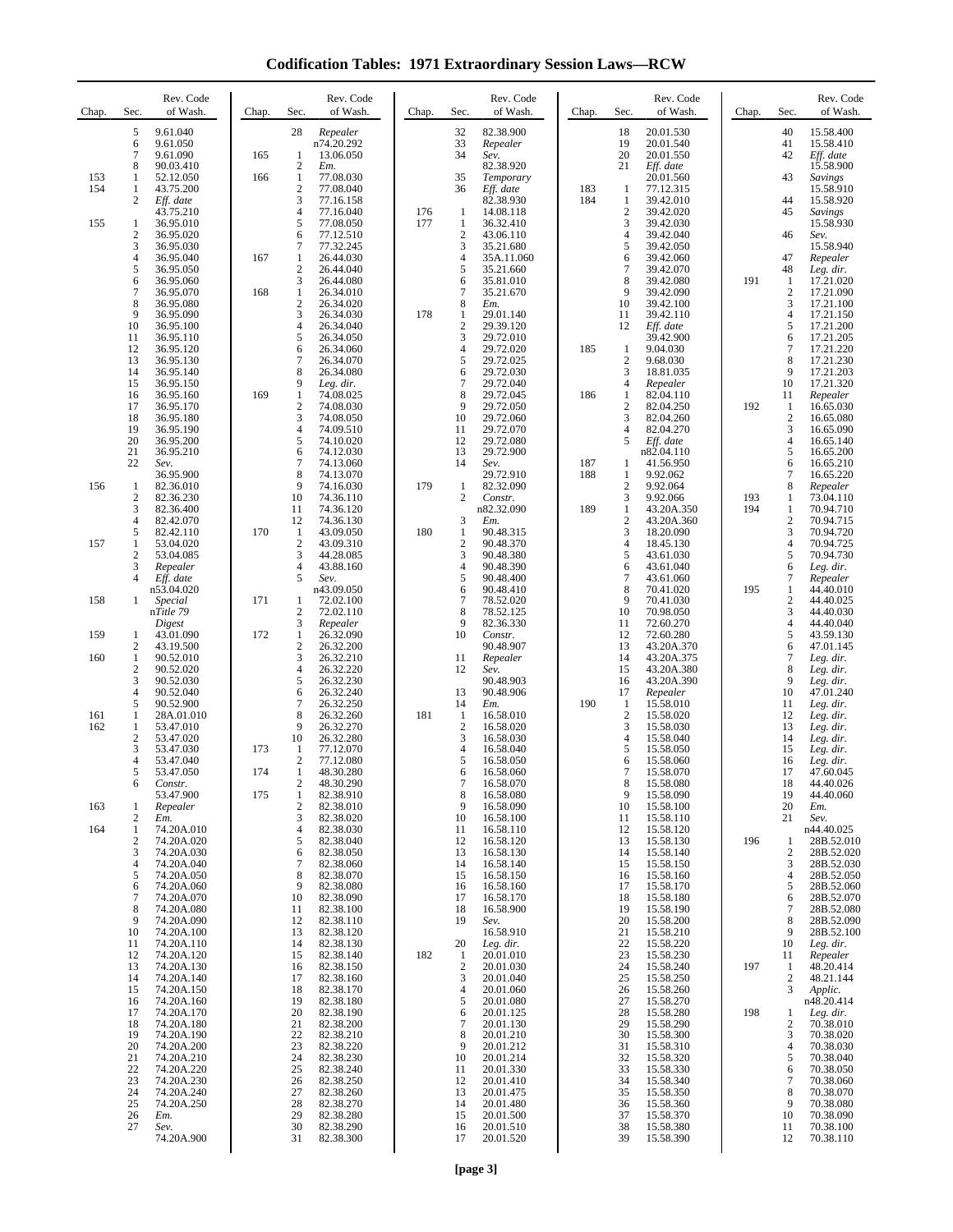**Codification Tables: 1971 Extraordinary Session Laws—RCW**

| Chap.      | Sec.                                                  | Rev. Code<br>of Wash.                                                                                | Chap.                    | Sec.                                                                              | Rev. Code<br>of Wash.                                                                                        | Chap.      | Sec.                                                                              | Rev. Code<br>of Wash.                                                                               | Chap.             | Sec.                                           | Rev. Code<br>of Wash.                                                                                | Chap.      | Sec.                                                                                | Rev. Code<br>of Wash.                                                                                |
|------------|-------------------------------------------------------|------------------------------------------------------------------------------------------------------|--------------------------|-----------------------------------------------------------------------------------|--------------------------------------------------------------------------------------------------------------|------------|-----------------------------------------------------------------------------------|-----------------------------------------------------------------------------------------------------|-------------------|------------------------------------------------|------------------------------------------------------------------------------------------------------|------------|-------------------------------------------------------------------------------------|------------------------------------------------------------------------------------------------------|
|            | 13<br>14<br>15<br>16<br>17<br>18<br>19                | 70.38.120<br>70.38.130<br>70.38.140<br>70.38.150<br>70.38.160<br>70.38.170<br>70.38.180              | 207                      | $\mathfrak{2}$<br>3<br>1<br>$\overline{\mathbf{c}}$<br>3<br>4<br>5                | 84.36.050<br>Em.<br>76.04.010<br>76.04.310<br>76.04.370<br>76.04.380<br>76.04.385                            | 222        | 1<br>$\overline{2}$<br>3<br>$\overline{4}$<br>5<br>6<br>$\overline{7}$            | 32.04.085<br>32.16.130<br>32.20.430<br>32.20.440<br>32.20.270<br>32.20.330<br>32.20.217             |                   | 3<br>4<br>5<br>6<br>7<br>8<br>9                | 46.04.305<br>46.04.302<br>46.04.303<br>46.12.280<br>46.16.505<br>46.01.130<br>46.01.140              |            | 14<br>15<br>16<br>17<br>18<br>19<br>20                                              | 8.26.140<br>8.26.150<br>8.26.160<br>8.26.170<br>8.26.180<br>8.26.190<br>8.26.200                     |
| 199        | 20<br>21<br>22<br>23<br>$\mathbf{1}$                  | 70.38.190<br>70.38.200<br>70.38.210<br>Sev.<br>70.38.900<br>35.58.276                                |                          | 6<br>7<br>8<br>9<br>10<br>11                                                      | 76.04.390<br>76.04.510<br>76.04.515<br>76.04.520<br>76.08.010<br>76.08.050                                   | 223        | 8<br>9<br>1<br>$\overline{2}$<br>3                                                | 32.20.255<br>Sev.<br>n32.04.085<br>35.41.010<br>35.41.030<br>35.41.080                              |                   | 10<br>11<br>12<br>13<br>14<br>15               | 46.16.100<br>46.68.030<br>46.01.300<br>46.12.105<br>46.12.290<br>46.16.510                           |            | 21<br>22<br>23<br>24                                                                | 8.25.075<br>Repealer<br>Sev.<br>8.26.900<br>Em.<br>Eff. date                                         |
| 200        | $\mathbf{2}$<br>1<br>$\mathbf{2}$<br>3<br>4<br>5<br>6 | 82.44.150<br>79.01.096<br>79.01.770<br>79.01.774<br>79.01.778<br>79.01.780<br>Sev.                   |                          | 12<br>13<br>14<br>15<br>16,17<br>18<br>19                                         | 76.08.060<br>76.04.180<br>76.04.360<br>Repealer<br>Approp.<br>Constr.<br>Em.                                 | 224<br>225 | 4<br>1<br>$\mathfrak{2}$<br>$\mathbf{1}$<br>$\overline{c}$<br>3<br>$\overline{4}$ | 35.41.090<br>76.12.030<br>79.64.040<br>90.54.010<br>90.54.020<br>90.54.030<br>90.54.040             |                   | 16<br>17<br>18<br>19<br>20<br>21<br>22         | 46.16.520<br>46.16.530<br>46.16.540<br>46.16.550<br>46.16.104<br>46.16.105<br>46.16.106              | 241        | 1<br>$\overline{c}$                                                                 | 8.26.910<br>Special<br>nTitle 79<br>Digest<br>Special<br>nTitle 79<br>Digest                         |
| 201        | 1<br>$\mathbf{2}$<br>3<br>4<br>5<br>6                 | n79.01.096<br>18.64.040<br>18.64.043<br>18.64.045<br>18.64.047<br>18.64.080<br>18.64.140             | 208<br>209<br>210<br>211 | 1<br>$\boldsymbol{2}$<br>3<br>1<br>$\mathbf{1}$<br>$\overline{c}$<br>$\mathbf{1}$ | 66.24.400<br>66.24.420<br>66.04.011<br>41.06.070<br>43.51.270<br>43.51.280<br>6.32.010                       |            | 5<br>6<br>$\overline{7}$<br>8<br>9<br>10<br>11                                    | 90.54.050<br>90.54.060<br>90.54.070<br>90.54.080<br>90.54.900<br>90.54.090<br>90.54.100             | 232               | 23<br>24<br>-1<br>$\overline{2}$<br>3<br>4     | 46.70.290<br>Eff. date<br>n46.01.130<br>70.94.650<br>70.94.660<br>70.94.670<br>70.94.680             | 242        | 3<br>1<br>$\overline{c}$<br>3<br>$\overline{4}$                                     | Special<br>nTitle 79<br>Digest<br>42.23.030<br>52.12.010<br>52.12.015<br>Em.                         |
| 202        | 7<br>8<br>9<br>1<br>2<br>3                            | 18.81.040<br>Em.<br>Sev.<br>n18.64.040<br>29.04.020<br>29.04.080<br>29.04.100                        | 212                      | $\mathfrak{2}$<br>$\mathbf{1}$<br>2<br>3<br>$\overline{4}$<br>5<br>6              | 6.32.015<br>18.104.010<br>18.104.020<br>18.104.030<br>18.104.040<br>18.104.050<br>18.104.060                 | 226        | 12<br>13<br>14<br>1<br>$\overline{2}$<br>3<br>$\overline{4}$                      | 90.54.110<br>90.54.120<br>90.54.910<br>19.10.020<br>19.10.060<br>19.10.070<br>19.10.073             | 233<br>234        | 5<br>6<br>7<br>1<br>2<br>1<br>$\overline{2}$   | 70.94.690<br>70.94.700<br>Repealer<br>76.04.150<br>76.04.170<br>79.68.010<br>79.68.020               | 243        | $\mathbf{1}$<br>$\overline{c}$<br>3<br>$\overline{4}$<br>5<br>6<br>$\tau$           | 84.34.200<br>84.34.210<br>84.34.220<br>84.34.230<br>84.34.240<br>84.52.010<br>39.33.060              |
|            | 4<br>5<br>6<br>7<br>8<br>9<br>10<br>11                | 29.07.010<br>29.07.020<br>29.07.040<br>29.07.050<br>29.07.060<br>29.07.070<br>29.07.080<br>29.07.090 |                          | $\overline{7}$<br>8<br>9<br>10<br>11<br>12<br>13<br>14                            | 18.104.070<br>18.104.080<br>18.104.090<br>18.104.100<br>18.104.110<br>18.104.120<br>18.104.130<br>18.104.140 | 227        | 5<br>6<br>$\tau$<br>1<br>$\mathfrak{2}$<br>3<br>$\overline{4}$<br>5               | 19.10.075<br>19.10.125<br>Repealer<br>43.74.085<br>43.74.037<br>18.57.085<br>18.71.075<br>18.25.035 |                   | 3<br>4<br>5<br>6<br>7<br>8<br>9<br>10          | 79.68.030<br>79.68.040<br>79.68.050<br>79.68.060<br>79.68.070<br>79.68.080<br>79.68.090<br>79.68.100 | 244<br>245 | 8<br>9<br>1<br>1<br>$\overline{c}$<br>3<br>4                                        | 57.08.140<br>Sev.<br>84.34.920<br>46.44.040<br>18.44.010<br>18.44.020<br>18.44.040<br>18.44.050      |
|            | 12<br>13<br>14<br>15<br>16<br>17<br>18<br>19          | 29.07.095<br>29.07.100<br>29.07.105<br>29.07.110<br>29.07.120<br>20.07.130<br>29.07.140<br>29.07.150 |                          | 15<br>16<br>17<br>18<br>19<br>20<br>21                                            | 18.104.150<br>18.104.160<br>18.104.170<br>18.104.180<br>18.104.900<br>Eff. date<br>18.104.910<br>Sev.        | 228        | 6<br>$\tau$<br>8<br>1<br>2                                                        | 18.25.040<br>18.25.090<br>Em.<br>Special<br>nTitle 79<br>Digest<br>Special<br>nTitle 79             |                   | 11<br>12<br>13<br>14<br>15<br>16<br>17         | 79.01.128<br>79.68.900<br>79.68.110<br>79.44.003<br>Savings<br>79.68.910<br>79.68.120<br>Repealer    |            | 5<br>6<br>$\overline{7}$<br>8<br>9<br>10<br>11<br>12                                | 18.44.080<br>18.44.190<br>18.44.200<br>18.44.210<br>18.44.220<br>18.44.230<br>18.44.240<br>18.44.250 |
|            | 20<br>21<br>22<br>23<br>24<br>25<br>26                | 29.07.160<br>29.07.170<br>29.07.180<br>29.07.115<br>29.10.020<br>29.10.030<br>29.10.040              | 213<br>214<br>215        | 22<br>1<br>1<br>$\mathfrak{2}$<br>3<br>1                                          | 18.104.920<br>Leg. dir.<br>74.20.040<br>36.33.060<br>36.33.065<br>41.14.210<br>28A.04.120                    | 229<br>230 | 3<br>1<br>1<br>$\boldsymbol{2}$<br>3<br>$\overline{4}$                            | Digest<br>Em.<br>11.98.050<br>15.35.010<br>15.35.020<br>15.35.030<br>15.35.040                      | 235<br>236<br>237 | -1<br>-1<br>1<br>$\mathbf{2}$<br>3<br>4        | 18.29.050<br>18.32.030<br>36.17.020<br>36.27.060<br>Repealer<br>Sev.<br>n36.17.020                   | 246        | 13<br>14<br>15<br>1<br>$\overline{2}$<br>3                                          | 18.44.260<br>18.44.270<br>Sev.<br>18.44.920<br>43.51.210<br>79.08.220<br>79.08.230                   |
|            | 27<br>28<br>29<br>30<br>31<br>32<br>33                | 29.10.060<br>29.10.080<br>29.10.090<br>29.10.095<br>29.10.100<br>29.10.110<br>29.10.120              |                          | $\overline{c}$<br>3<br>4<br>5<br>6<br>7<br>8                                      | 28A.27.010<br>28A.02.200<br>28A.02.210<br>28A.02.220<br>28A.02.230<br>28A.02.240<br>Sev.                     |            | 5<br>6<br>$\tau$<br>8<br>9<br>10<br>11                                            | 15.35.050<br>15.35.060<br>15.35.070<br>15.35.080<br>15.35.090<br>15.35.100<br>15.35.110             | 238<br>239        | 5<br>1<br>$\overline{c}$<br>3<br>1<br>2        | Eff. date<br>n36.17.020<br>28A.04.300<br>28A.04.310<br>28A.58.047<br>70.62.200<br>70.62.210          | 247<br>248 | 4<br>1<br>$\overline{c}$<br>3<br>$\overline{4}$<br>$\mathbf{1}$<br>$\boldsymbol{2}$ | 79.08.240<br>18.20.050<br>18.51.050<br>70.41.110<br>71.12.490<br>46.44.020<br>46.44.030              |
|            | 34<br>35<br>36<br>37<br>38<br>39<br>40                | 29.10.140<br>29.10.150<br>29.10.160<br>29.36.010<br>29.36.020<br>29.36.095<br>29.48.030              | 216<br>217               | 1<br>$\mathfrak{2}$<br>3<br>4<br>1                                                | n28A.02.220<br>41.26.060<br>41.26.070<br>41.26.085<br>Sev.<br>n41.26.060<br>79.01.448                        |            | 12<br>13<br>14<br>15<br>16<br>17<br>18                                            | 15.35.120<br>15.35.130<br>15.35.140<br>15.35.150<br>15.35.160<br>15.35.170<br>15.35.180             |                   | 3<br>4<br>5<br>6<br>7<br>8<br>9                | 70.62.220<br>70.62.230<br>70.62.240<br>70.62.250<br>70.62.260<br>70.62.270<br>43.22.050              | 249<br>250 | 3<br>4<br>$\mathbf{1}$<br>$\overline{c}$<br>$\mathbf{1}$<br>$\overline{c}$<br>3     | 46.44.0941<br>46.44.096<br>46.44.097<br>46.44.047<br>42.30.010<br>42.30.020<br>42.30.030             |
| 203        | 41<br>42<br>43<br>44<br>45,46<br>1                    | 29.51.060<br>29.51.070<br>29.51.110<br>29.62.150<br>Repealer<br>28A.58.100                           | 218<br>219               | $\mathfrak{2}$<br>$\mathbf{1}$<br>$\overline{c}$<br>3<br>4<br>1                   | 79.01.470<br>39.36.020<br>70.44.060<br>70.44.130<br>70.44.185<br>70.92A.010                                  |            | 19<br>20<br>21<br>22<br>23<br>24                                                  | 15.35.190<br>15.35.200<br>15.35.210<br>15.35.220<br>15.35.230<br>15.35.240                          | 240               | 10<br>11<br>12<br>13<br>-1                     | 70.62.280<br>70.62.290<br>Sev.<br>70.62.900<br>Repealer<br>8.26.010                                  |            | 4<br>5<br>6<br>7<br>8<br>9                                                          | 42.30.040<br>42.30.050<br>42.30.060<br>42.30.070<br>42.30.080<br>42.30.090                           |
| 204<br>205 | 1<br>2<br>3<br>1<br>2<br>3<br>4                       | 71.24.060<br>71.24.150<br>Repealer<br>29.82.020<br>29.82.025<br>29.82.026<br>29.82.030               | 220                      | $\boldsymbol{2}$<br>3<br>4<br>5<br>1<br>$\overline{\mathbf{c}}$<br>3              | 70.92A.020<br>70.92A.030<br>70.92A.040<br>70.92A.050<br>35.92.350<br>54.04.085<br>54.04.080                  |            | 25<br>26<br>27<br>28<br>29<br>30<br>31                                            | 15.35.250<br>15.35.260<br>15.35.270<br>15.35.280<br>15.35.290<br>15.35.300<br>15.35.310             |                   | $\boldsymbol{2}$<br>3<br>4<br>5<br>6<br>7<br>8 | 8.26.020<br>8.26.030<br>8.26.040<br>8.26.050<br>8.26.060<br>8.26.070<br>8.26.080                     |            | 10<br>11<br>12<br>13<br>14<br>15<br>16                                              | 42.30.100<br>42.30.110<br>42.30.120<br>42.30.130<br>42.30.140<br>Repealer<br>42.30.900               |
| 206        | 5<br>6<br>7<br>1                                      | 29.82.100<br>Sev.<br>n29.82.025<br>Em.<br>84.36.035                                                  | 221                      | 4<br>1<br>$\boldsymbol{2}$<br>3<br>4                                              | 54.04.070<br>23.86.200<br>23.86.210<br>23.86.220<br>23.86.230                                                | 231        | 32<br>33<br>1<br>$\mathfrak{2}$                                                   | Sev.<br>15.35.900<br>Em.<br>46.16.111<br>46.04.085                                                  |                   | 9<br>10<br>11<br>12<br>13                      | 8.26.090<br>8.26.100<br>8.26.110<br>8.26.120<br>8.26.130                                             |            | 17<br>18<br>19                                                                      | 34.04.025<br>Constr.<br>42.30.910<br>Sev.<br>42.30.920                                               |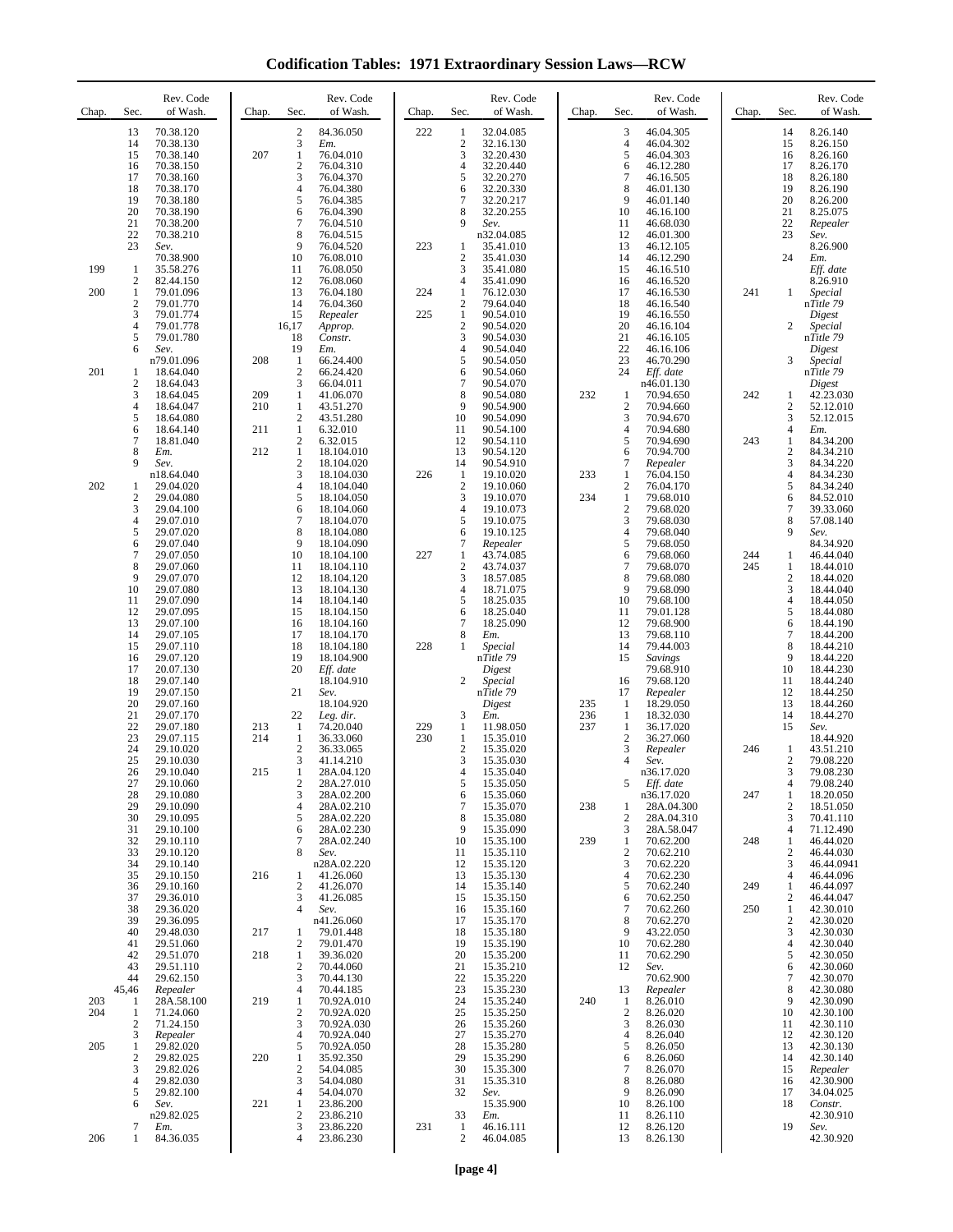**Codification Tables: 1971 Extraordinary Session Laws—RCW**

| Chap. | Sec.                                                                                         | Rev. Code<br>of Wash.                                                                                                                                               | Chap.                    | Rev. Code<br>of Wash.<br>Sec.                                                                                                                                                                                                                | Chap.      | Sec.                                                                     | Rev. Code<br>of Wash.                                                                                                                                    | Chap.      | Sec.                                                                                  | Rev. Code<br>of Wash.                                                                                                                                                 | Chap. | Sec.                                                                                                       | Rev. Code<br>of Wash.                                                                                                                                              |
|-------|----------------------------------------------------------------------------------------------|---------------------------------------------------------------------------------------------------------------------------------------------------------------------|--------------------------|----------------------------------------------------------------------------------------------------------------------------------------------------------------------------------------------------------------------------------------------|------------|--------------------------------------------------------------------------|----------------------------------------------------------------------------------------------------------------------------------------------------------|------------|---------------------------------------------------------------------------------------|-----------------------------------------------------------------------------------------------------------------------------------------------------------------------|-------|------------------------------------------------------------------------------------------------------------|--------------------------------------------------------------------------------------------------------------------------------------------------------------------|
| 251   | 1<br>$\boldsymbol{2}$<br>3<br>$\overline{4}$<br>5<br>6<br>$\tau$<br>8<br>9<br>10<br>11       | 35A.02.050<br>35A.02.080<br>35A.02.090<br>35A.03.151<br>35A.12.070<br>35A.14.030<br>35A.14.050<br>35A.14.160<br>35A.58.030<br>35A.14.015<br>35A.14.200              |                          | 36<br>19.16.450<br>37<br>19.16.460<br>38<br>19.16.470<br>39<br>19.16.480<br>40<br>19.16.900<br>41<br>Sev.<br>19.16.910<br>42<br>19.16.920<br>43<br>Repealer<br>44<br>Eff. date<br>19.16.930                                                  |            | 3<br>4<br>5<br>6<br>$\overline{7}$<br>8<br>9<br>10<br>11<br>12<br>13     | 48.32.030<br>48.32.040<br>48.32.050<br>48.32.060<br>48.32.070<br>48.32.080<br>48.32.090<br>48.32.100<br>48.32.110<br>48.32.120<br>48.32.130              | 272        | 16<br>17<br>18<br>-1<br>$\sqrt{2}$<br>3<br>$\overline{4}$<br>5<br>6<br>$\overline{7}$ | Repealer<br>Sev.<br>n41.32.260<br>Em.<br>56.04.020<br>56.08.020<br>56.08.070<br>56.16.060<br>56.16.100<br>56.16.110<br>56.16.140                                      |       | 13<br>14<br>15<br>16<br>17<br>18<br>19<br>20<br>21<br>22                                                   | 28B.15.520<br>28B.15.523<br>28B.15.525<br>28B.15.600<br>28B.40.361<br>28B.50.320<br>28B.50.340<br>28B.50.350<br>28B.50.360<br>28B.50.370<br>28B.15.620             |
| 252   | 12<br>13<br>14<br>15<br>16<br>17<br>18<br>1<br>$\overline{2}$                                | 35A.14.210<br>35A.06.030<br>35A.14.801<br>Repealer<br>35A.03.152<br>Sev.<br>35A.90.050<br>Em.<br>19.100.010<br>19.100.020                                           | 254<br>255<br>256<br>257 | 45<br>19.16.940<br>46<br>19.16.950<br>1<br>47.56.720<br>1<br>50.12.110<br>$\mathbf{1}$<br>52.36.065<br>$\overline{\mathbf{c}}$<br>52.36.060<br>3<br>Em.<br>$\mathbf{1}$<br>n41.26.030<br>2<br>41.26.035<br>3<br>41.26.045                    |            | 14<br>15<br>16<br>17<br>18<br>19<br>20<br>21<br>22                       | 48.32.140<br>48.32.150<br>48.32.160<br>48.32.170<br>48.32.900<br>Constr.<br>48.32.910<br>Leg. dir.<br>Em.<br>48.32.920                                   | 273        | 8<br>9<br>10<br>11<br>12<br>13<br>1<br>$\sqrt{2}$<br>3<br>$\overline{4}$              | 56.20.010<br>56.20.030<br>56.20.070<br>56.20.080<br>56.02.050<br>57.08.035<br>28B.15.011<br>28B.15.012<br>28B.15.013<br>28B.15.014                                    | 280   | 23<br>24<br>25<br>1<br>2<br>3<br>$\overline{4}$                                                            | 28B.15.630<br>Repealer<br>Sev.<br>n28B.15.005<br>Par. veto<br>9.47.300<br>Par. veto<br>9.47.310<br>9.47.320<br>9.47.330                                            |
|       | 3<br>$\overline{4}$<br>5<br>6<br>$\overline{7}$<br>8<br>9<br>10<br>11                        | 19.100.030<br>19.100.040<br>19.100.050<br>19.100.060<br>19.100.070<br>19.100.080<br>19.100.090<br>19.100.100<br>19.100.110                                          |                          | $\overline{4}$<br>41.26.046<br>5<br>41.26.047<br>6<br>41.26.030<br>7<br>41.26.050<br>8<br>41.26.090<br>9<br>41.26.100<br>10<br>41.26.150<br>11<br>41.26.160<br>12<br>41.26.180                                                               | 266        | 23<br>$\mathbf{1}$<br>$\boldsymbol{2}$<br>3<br>4<br>5<br>6<br>7          | Sev.<br>48.32.930<br>18.08.190<br>18.15.060<br>18.18.140<br>18.22.120<br>18.25.070<br>18.28.030<br>18.36.115                                             | 274<br>275 | 5<br>6<br>$\overline{7}$<br>1                                                         | Repealer<br>Sev.<br>n28B.15.011<br>Em.<br>51.16.050<br>Par. veto<br><i><b>Omnibus</b></i><br>Approp.<br>Act                                                           |       | 5<br>6<br>$\tau$<br>8<br>9<br>10<br>11                                                                     | 9.47.340<br>Par. veto<br>9.47.350<br>9.47.360<br>Par. veto<br>9.47.370<br>9.47.380<br>Vetoed<br>Par. veto                                                          |
|       | 12<br>13<br>14<br>15<br>16<br>17<br>18<br>19<br>20<br>21<br>22                               | 19.100.120<br>19.100.130<br>19.100.140<br>19.100.150<br>19.100.160<br>19.100.170<br>19.100.180<br>19.100.190<br>19.100.200<br>19.100.210<br>19.100.220              |                          | 13<br>41.26.200<br>14<br>41.26.270<br>15<br>41.26.280<br>16<br>41.26.290<br>17<br>41.16.146<br>18<br>41.18.105<br>19<br>41.48.030<br>20<br>41.48.050<br>21<br>Em.<br>22<br>Sev.<br>n41.26.030                                                |            | 8<br>9<br>10<br>11<br>12<br>13<br>14<br>15<br>16<br>17<br>18             | 18.39.050<br>18.52.110<br>18.53.050<br>18.57.050<br>18.71.080<br>18.74.070<br>18.78.090<br>18.83.072<br>18.83.090<br>18.85.200<br>18.88.190              | 276<br>277 | 1<br>$\overline{2}$<br>3<br>$\overline{4}$<br>5                                       | (Uncod.)<br>Par. veto<br><i><b>Omnibus</b></i><br>Approp.<br>Act<br>(Uncod.)<br>36.62.252<br>36.62.270<br>36.62.281<br>Repealer<br>Par. veto                          |       | $12 - 15$<br>16<br>17<br>18<br>19<br>20<br>21                                                              | 9.47.390<br>Vetoed<br>Par. veto<br>9.47.400<br>Vetoed<br>Par. veto<br>9.47.410<br>Par. veto<br>9.47.420<br>9.47.430<br>Par. veto                                   |
|       | 23<br>24<br>25<br>26<br>27<br>28<br>29<br>30                                                 | 19.100.230<br>19.100.240<br>19.100.250<br>19.100.260<br>19.100.270<br>19.100.900<br>Constr.<br>19.100.910<br>Eff. date                                              | 258<br>259               | 1<br>28B.10.350<br>$\boldsymbol{2}$<br>53.08.130<br>3<br>Sev.<br>n28B.10.350<br>1<br>48.32A.010<br>$\overline{c}$<br>48.32A.020<br>3<br>48.32A.030<br>4<br>48.32A.040<br>5<br>48.32A.050                                                     | 267        | 19<br>20<br>21<br>-1<br>$\overline{2}$<br>3<br>$\overline{4}$<br>5<br>6  | 18.90.040<br>18.92.145<br>43.24.085<br>2.10.010<br>2.10.020<br>2.10.030<br>2.10.040<br>2.10.050<br>2.10.060                                              |            | 6<br>$\tau$<br>8<br>9<br>10                                                           | 70.35.010<br>Par. veto<br>70.35.020<br>Par. veto<br>70.35.030<br>Par. veto<br>70.35.040<br>70.35.050<br>70.35.060                                                     | 281   | 22<br>23<br>24<br>25<br>26<br>1                                                                            | Constr.<br>Sev.<br>n9.66.010<br>9.66.010<br>Repealer<br>Vetoed<br>9.47.440<br>Vetoed<br>82.04.050                                                                  |
| 253   | 31<br>32<br>1<br>$\overline{c}$<br>3<br>$\overline{4}$<br>5<br>6<br>$\overline{7}$<br>8<br>9 | 19.100.920<br>Sev.<br>19.100.930<br>19.100.940<br>19.16.100<br>19.16.110<br>19.16.120<br>19.16.130<br>19.16.140<br>19.16.150<br>19.16.160<br>19.16.170<br>19.16.180 |                          | 6<br>48.32A.060<br>7<br>48.32A.070<br>8<br>48.32A.080<br>9<br>48.32A.090<br>10<br>48.32A.100<br>11<br>48.32A.110<br>12<br>48.32A.120<br>13<br>48.32A.900<br>14<br>Constr.<br>48.32A.910<br>48.32A.920<br>15<br>16<br>Leg. dir.<br>17<br>Sev. |            | 7<br>8<br>9<br>10<br>11<br>12<br>13<br>14<br>15<br>16<br>17<br>18<br>19  | 2.10.070<br>2.10.080<br>2.10.090<br>2.10.100<br>2.10.110<br>2.10.120<br>2.10.130<br>2.10.140<br>2.10.150<br>2.10.160<br>2.10.170<br>2.10.180<br>2.10.190 |            | 11<br>12<br>13<br>14<br>15<br>16<br>17<br>18<br>19                                    | Par. veto<br>70.35.070<br>Par. veto<br>70.35.080<br>Par. veto<br>70.35.090<br>70.35.100<br>70.33.010<br>70.33.020<br>70.33.030<br>Par. veto<br>70.33.040<br>70.33.050 |       | $\overline{\mathbf{c}}$<br>3<br>$\overline{4}$<br>5<br>6<br>7<br>8<br>9<br>10<br>11<br>12<br>$13-16$<br>17 | 82.04.230<br>82.04.240<br>82.04.250<br>82.04.260<br>82.04.270<br>82.04.280<br>82.04.290<br>82.08.020<br>82.12.020<br>84.36.125<br>84.36.127<br>Vetoed<br>74.04.150 |
|       | 10<br>11<br>12<br>13<br>14<br>15<br>16                                                       | 19.16.190<br>19.16.200<br>19.16.210<br>19.16.220<br>19.16.230<br>19.16.240<br>19.16.250                                                                             | 260<br>261               | 48.32A.930<br>18<br>Em.<br>84.36.010<br>1<br>$\overline{2}$<br>84.60.050<br>3<br>84.60.070<br>4<br>Repealer<br>1<br>28B.10.400                                                                                                               | 268<br>269 | 20<br>21<br>22<br>-1<br>$\overline{2}$<br>$\mathbf{1}$<br>$\overline{2}$ | 2.10.200<br>2.10.210<br>2.10.220<br>28A.58.101<br>28A.04.132<br>28A.58.425<br>28A.58.420                                                                 |            | 20<br>21<br>22<br>23<br>24                                                            | 70.33.060<br>Par. veto<br>70.32.010<br>70.32.050<br>Par. veto<br>70.32.060<br>70.32.090                                                                               | 282   | 18<br>19<br>1<br>$\overline{c}$<br>3<br>4                                                                  | Repealer<br>Em.<br>28A.21.010<br>Par. veto<br>28A.21.020<br>28A.21.030<br>28A.21.035                                                                               |
|       | 17<br>18<br>19<br>20<br>21<br>22<br>23<br>24                                                 | 19.16.260<br>19.16.270<br>19.16.280<br>19.16.290<br>19.16.300<br>19.16.310<br>19.16.320<br>19.16.330                                                                | 262                      | 2<br>28B.10.405<br>3<br>28B.10.410<br>4<br>28B.10.415<br>5<br>28B.10.417<br>6<br>Repealer<br>7<br>Sev.<br>n28B.10.400<br>47.44.080<br>1                                                                                                      | 270<br>271 | 3<br>4<br>1<br>1<br>$\sqrt{2}$<br>3<br>4                                 | 28B.10.660<br>Sev.<br>n28A.58.420<br>46.52.065<br>41.32.260<br>41.40.010<br>41.40.030<br>41.40.120                                                       | 278<br>279 | 25<br>26<br>-1<br>2<br>1                                                              | Par. veto<br>70.33.070<br>Vetoed<br>Par. veto<br>43.43.260<br>Eff. date<br>n43.43.260<br>28B.15.005                                                                   |       | 5<br>6<br>7<br>8<br>9<br>10<br>11<br>12                                                                    | 28A.21.037<br>28A.21.040<br>28A.21.050<br>28A.21.060<br>28A.21.070<br>28A.21.080<br>28A.21.086<br>28A.21.088                                                       |
|       | 25<br>26<br>27<br>28<br>29<br>30<br>31<br>32                                                 | 19.16.340<br>19.16.350<br>19.16.360<br>19.16.370<br>19.16.380<br>19.16.390<br>19.16.400<br>19.16.410                                                                | 263<br>264               | 2<br>47.44.090<br>3<br>47.44.100<br>$\overline{4}$<br>47.44.110<br>5<br>47.44.120<br>47.44.130<br>6<br>7<br>47.44.140<br>$\mathbf{1}$<br>43.88.115<br>$\mathbf{1}$<br>41.04.250                                                              |            | 5<br>6<br>7<br>8<br>9<br>10<br>11<br>12                                  | 41.40.190<br>41.40.195<br>41.40.180<br>41.40.220<br>41.40.260<br>41.40.330<br>41.40.361<br>41.40.410                                                     |            | $\overline{2}$<br>3<br>$\overline{4}$<br>5<br>6<br>$\overline{7}$<br>8<br>9           | 28B.15.031<br>28B.15.041<br>28B.10.825<br>28B.15.100<br>28B.15.200<br>28B.15.300<br>28B.15.380<br>28B.15.400                                                          |       | 13<br>14<br>15<br>16<br>17<br>18<br>19<br>20                                                               | 28A.21.090<br>28A.21.092<br>28A.21.095<br>28A.21.100<br>28A.21.110<br>28A.21.120<br>28A.21.130<br>28A.21.135                                                       |
|       | 33<br>34<br>35                                                                               | 19.16.420<br>19.16.430<br>19.16.440                                                                                                                                 | 265                      | $\boldsymbol{2}$<br>Em.<br>$\mathbf{1}$<br>48.32.010<br>2<br>48.32.020                                                                                                                                                                       |            | 13<br>14<br>15                                                           | 41.44.050<br>41.44.110<br>41.44.120                                                                                                                      |            | 10<br>11<br>12                                                                        | 28B.15.500<br>28B.15.530<br>Par. veto                                                                                                                                 |       | 21<br>22<br>23                                                                                             | 28A.21.170<br>28A.21.140<br>28A.21.160                                                                                                                             |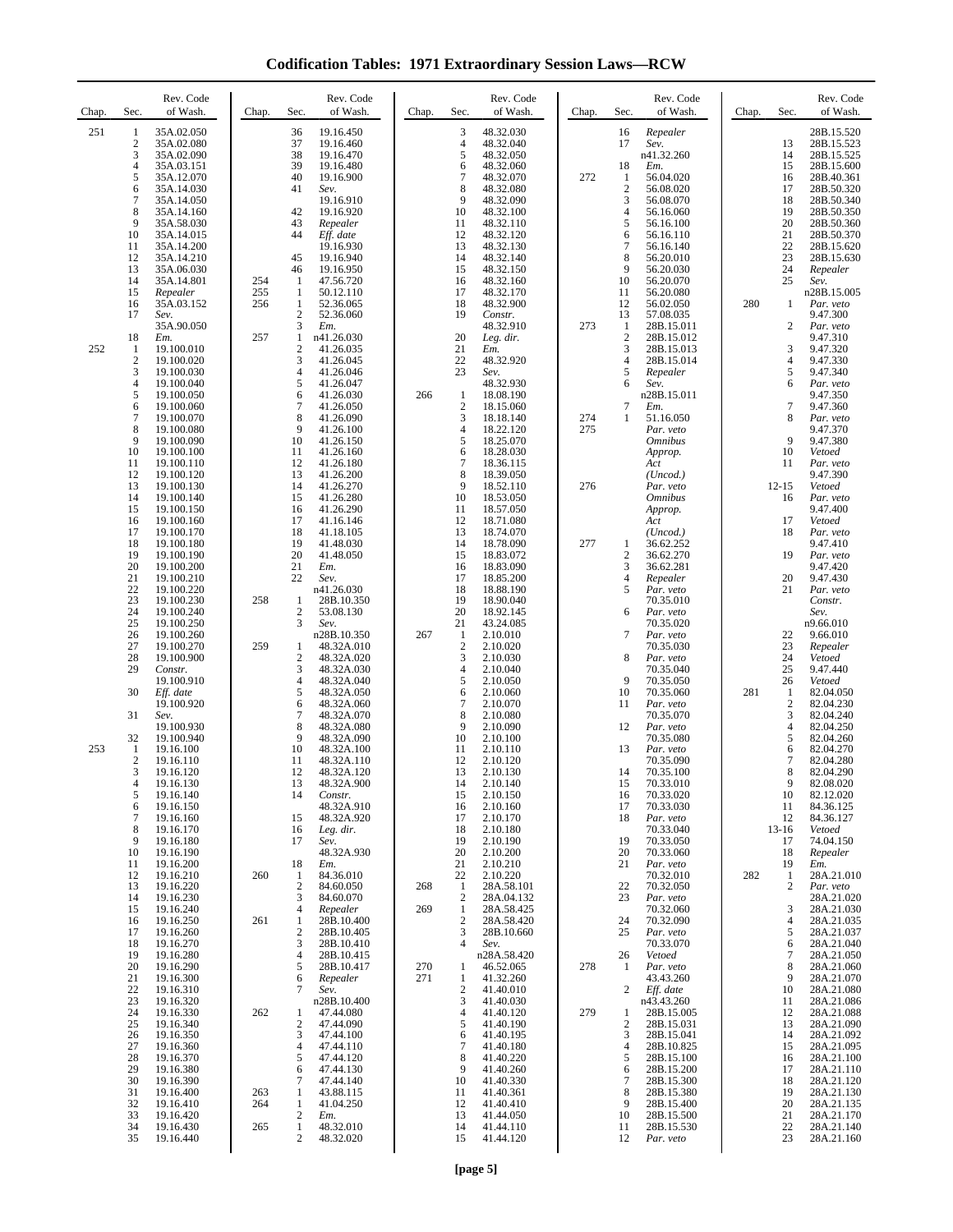**Codification Tables: 1971 Extraordinary Session Laws—RCW**

| Chap.      | Rev. Code<br>Sec.<br>of Wash.                                                                                                                                                                                                                                                                                                                                                                                                                                                                  | Rev. Code<br>Chap.<br>Sec.<br>of Wash.                                                                                                                                                                                                                                                                                                                                                                                                                          | Rev. Code<br>of Wash.<br>Chap.<br>Sec.                                                                                                                                                                                                                                                                                                                                                                                                                                                                                | Rev. Code<br>Sec.<br>of Wash.<br>Chap.                                                                                                                                                                                                                                                                                                                                                                                                                                                       | Rev. Code<br>Sec.<br>of Wash.<br>Chap.                                                                                                                                                                                                                                                                                                                                                                                                                                             |
|------------|------------------------------------------------------------------------------------------------------------------------------------------------------------------------------------------------------------------------------------------------------------------------------------------------------------------------------------------------------------------------------------------------------------------------------------------------------------------------------------------------|-----------------------------------------------------------------------------------------------------------------------------------------------------------------------------------------------------------------------------------------------------------------------------------------------------------------------------------------------------------------------------------------------------------------------------------------------------------------|-----------------------------------------------------------------------------------------------------------------------------------------------------------------------------------------------------------------------------------------------------------------------------------------------------------------------------------------------------------------------------------------------------------------------------------------------------------------------------------------------------------------------|----------------------------------------------------------------------------------------------------------------------------------------------------------------------------------------------------------------------------------------------------------------------------------------------------------------------------------------------------------------------------------------------------------------------------------------------------------------------------------------------|------------------------------------------------------------------------------------------------------------------------------------------------------------------------------------------------------------------------------------------------------------------------------------------------------------------------------------------------------------------------------------------------------------------------------------------------------------------------------------|
|            | 28A.21.180<br>24<br>25<br>28A.21.185<br>26<br>28A.57.057<br>27<br>28A.21.190<br>28<br>28A.21.220<br>29<br>28A.03.028<br>30<br>28A.04.145<br>31<br>28A.71.100<br>32<br>28A.24.080<br>33<br>28A.44.050<br>34<br>28A.44.060<br>35<br>28A.44.070<br>36<br>28A.44.080<br>37<br>28A.44.090                                                                                                                                                                                                           | 90.58.210<br>21<br>22<br>90.58.220<br>23<br>90.58.230<br>24<br>90.58.240<br>25<br>90.58.250<br>26<br>90.58.260<br>27<br>90.58.270<br>28<br>90.58.280<br>29<br>90.58.290<br>30<br>90.58.300<br>31<br>90.58.310<br>32<br>90.58.320<br>33<br>90.58.330<br>34<br>90.58.340                                                                                                                                                                                          | 51.44.033<br>18<br>19<br>51.44.034<br>20<br>51.48.060<br>21<br>Vetoed<br>22<br>51.52.104<br>23<br>51.52.106<br>24<br>51.52.110<br>25<br>Leg. dir.<br>26<br>51.14.010<br>27<br>51.14.020<br>28<br>51.14.030<br>29<br>51.14.040<br>30<br>51.14.050<br>31<br>51.14.060                                                                                                                                                                                                                                                   | 6.16.010<br>6<br>7<br>7.28.090<br>8<br>7.33.130<br>9<br>8.20.020<br>10<br>8.04.020<br>11<br>12.04.050<br>12<br>12.04.080<br>13<br>15.68.140<br>14<br>15.80.460<br>15<br>17.04.070<br>16<br>17.06.050<br>17<br>18.04.120<br>18<br>18.08.140<br>19<br>18.22.040                                                                                                                                                                                                                                | 82.04.291<br>8<br>84.33.080<br>9<br>84.33.090<br>10<br>84.33.100<br>11<br>Par. veto<br>84.33.110<br>12<br>Par. veto<br>84.33.120<br>13<br>84.33.130<br>14<br>84.33.140<br>15<br>84.33.150<br>84.33.160<br>16<br>17<br>84.33.170<br>84.33.180<br>18                                                                                                                                                                                                                                 |
|            | 38<br>28A.44.100<br>39<br>28A.60.186<br>40<br>28A.88.010<br>41<br>28A.88.013<br>42<br>28A.88.015<br>43<br>28A.21.145<br>44<br>Repealer<br>45<br>Sev.                                                                                                                                                                                                                                                                                                                                           | 35<br>90.58.350<br>36<br>90.58.360<br>37<br>90.58.900<br>38<br>Leg. dir.<br>39<br>Approp.<br>40<br>Sev.<br>90.58.910<br>41<br>Eff. date                                                                                                                                                                                                                                                                                                                         | 32<br>51.14.080<br>33<br>51.14.090<br>34<br>51.14.100<br>35<br>51.14.110<br>36<br>51.14.070<br>37<br>51.24.010<br>38<br>51.28.020<br>39<br>51.28.025                                                                                                                                                                                                                                                                                                                                                                  | 20<br>18.28.060<br>21<br>18.29.020<br>22<br>18.34.070<br>23<br>18.39.030<br>24<br>18.39.040<br>25<br>18.64.080<br>26<br>18.78.060<br>27<br>18.83.030                                                                                                                                                                                                                                                                                                                                         | 19<br>28A.41.130<br>20<br>Repealer<br>21<br>Leg. dir.<br>22<br>Em.<br>$\mathbf{1}$<br>9.92.080<br>295<br>$\overline{2}$<br>Vetoed<br>296<br>1<br>n82.14.045<br>$\overline{c}$<br>Par. veto                                                                                                                                                                                                                                                                                         |
| 283        | n28A.21.010<br>46<br>Em.<br>47<br>Temporary<br>75.18.080<br>1<br>2<br>75.28.012<br>3<br>75.28.013<br>4<br>75.28.060                                                                                                                                                                                                                                                                                                                                                                            | 90.58.920<br>42<br>90.58.930<br>287<br>1<br>43.120.010<br>$\mathfrak{2}$<br>Par. veto<br>43.120.020<br>3<br>43.120.030<br>4<br>43.120.040                                                                                                                                                                                                                                                                                                                       | 40<br>51.32.010<br>41<br>51.32.015<br>42<br>51.32.020<br>43<br>51.32.040<br>44<br>51.32.100<br>45<br>51.32.140<br>46<br>51.32.055                                                                                                                                                                                                                                                                                                                                                                                     | 28<br>18.92.070<br>29<br>19.60.063<br>30<br>21.24.010<br>31<br>21.24.040<br>32<br>21.24.070<br>33<br>21.25.010<br>34<br>21.25.040                                                                                                                                                                                                                                                                                                                                                            | 82.14.045<br>3<br>82.14.050<br>4<br>82.14.060<br>5<br>Sev.<br>n82.14.045<br>297<br>1<br>88.16.030<br>$\overline{c}$<br>88.16.050                                                                                                                                                                                                                                                                                                                                                   |
|            | 5<br>75.28.085<br>6<br>75.28.087<br>7<br>75.28.130<br>8<br>75.28.140<br>9<br>75.28.190<br>75.28.220<br>10<br>Vetoed<br>11<br>12<br>75.28.375                                                                                                                                                                                                                                                                                                                                                   | 5<br>43.120.050<br>6<br>43.120.060<br>7<br>43.120.900<br>8<br>43.120.910<br>9<br>43.120.920<br>10<br>Approp.<br>288<br>Par. veto<br>1<br>84.40.030                                                                                                                                                                                                                                                                                                              | 47<br>51.32.190<br>48<br>51.32.200<br>51.32.180<br>49<br>50<br>51.36.010<br>51<br>51.36.020<br>52<br>51.36.050<br>53<br>51.36.060<br>54<br>51.36.070                                                                                                                                                                                                                                                                                                                                                                  | 35<br>21.25.070<br>36<br>23A.12.010<br>37<br>26.28.080<br>38<br>26.32.110<br>39<br>36.59.310<br>40<br>Vetoed<br>41<br>38.12.060<br>42<br>46.20.011                                                                                                                                                                                                                                                                                                                                           | 3<br>Par. veto<br>88.16.070<br>$\overline{4}$<br>88.16.100<br>5<br>Em.<br>298<br>1<br>74.32.140<br>$\overline{c}$<br>74.32.150<br>3<br>74.32.160<br>$\overline{4}$<br>74.32.170                                                                                                                                                                                                                                                                                                    |
|            | 13<br>75.12.010<br>14<br>75.28.081<br>15<br>75.28.095<br>16<br>Par. veto<br>Eff. date<br>Em.<br>n75.18.080                                                                                                                                                                                                                                                                                                                                                                                     | 2<br>Par. veto<br>84.40.0301<br>3<br>84.56.020<br>$\overline{4}$<br>84.36.370<br>5<br>84.36.380<br>6<br>84.41.030<br>7<br>Par. veto                                                                                                                                                                                                                                                                                                                             | 55<br>51.36.080<br>56<br>51.44.070<br>57<br>51.44.080<br>51.44.140<br>58<br>59<br>51.44.150<br>60<br>51.44.160<br>61<br>51.48.010                                                                                                                                                                                                                                                                                                                                                                                     | 43<br>46.20.045<br>44<br>46.20.104<br>45<br>46.20.293<br>46<br>47.32.020<br>47<br>48.17.150<br>48<br>48.17.380<br>49<br>65.12.710                                                                                                                                                                                                                                                                                                                                                            | 5<br>74.32.180<br>6<br>Vetoed<br>299<br>1<br>60.28.040<br>$\boldsymbol{2}$<br>73.32.130<br>3<br>82.04.050<br>82.04.190<br>$\overline{4}$<br>5<br>82.04.280                                                                                                                                                                                                                                                                                                                         |
| 284        | 46.61.515<br>1<br>$\overline{2}$<br>Leg. dir.<br>3<br>46.65.010<br>4<br>46.65.020<br>5<br>46.65.030<br>6<br>46.65.040<br>7<br>46.65.050<br>8<br>46.65.060<br>9<br>46.65.070<br>10<br>46.65.080<br>11<br>46.65.090<br>12<br>46.65.100<br>13<br>46.65.110<br>14<br>Constr.<br>46.65.900<br>15<br>Vetoed<br>16<br>Repealer<br>17<br>Sev.<br>n46.65.010<br>18<br>46.65.910                                                                                                                         | 84.41.040<br>8<br>84.48.085<br>9<br>84.48.080<br>10<br><i>Special</i><br>11<br>84.48.140<br>12<br>Savings<br>n84.40.030<br>13<br>84.04.140<br>14<br>84.69.020<br>15<br>36.29.015<br>16<br>84.40.045<br>17<br>36.21.015<br>18<br>84.10.010<br>19<br>Approp.<br>20<br>84.55.010<br>21<br>84.55.020<br>22<br>84.55.030<br>23<br>84.55.040<br>24<br>84.55.050<br>25<br>Leg. dir.                                                                                    | 62<br>51.48.015<br>63<br>51.48.020<br>64<br>51.48.030<br>65<br>51.48.110<br>66<br>51.48.017<br>67<br>51.04.110<br>68<br>51.52.010<br>69<br>51.52.080<br>70<br>51.52.090<br>71<br>38.52.290<br>72<br>38.52.330<br>73<br>75.08.206<br>74<br>51.04.030<br>75<br>51.08.014<br>76<br>51.16.060<br>77<br>51.16.140<br>51.16.160<br>78<br>79<br>51.16.180<br>80<br>51.08.173<br>51.12.070<br>81                                                                                                                              | 50<br>72.23.070<br>51<br>72.23.090<br>52<br>72.23.200<br>53<br>72.23.210<br>54<br>79.01.704<br>55<br>79.48.130<br>56<br>85.05.110<br>57<br>85.06.110<br>58<br>88.16.010<br>59<br>Vetoed<br>60<br>4.24.030<br>61<br>35.24.370<br>62<br>35.27.500<br>63<br>71.02.230<br>64<br>71.02.411<br>71.06.010<br>65<br>74.13.020<br>66<br>67<br>Vetoed<br>78.40.293<br>68<br>83.56.050<br>69                                                                                                            | 82.04.435<br>6<br>$\overline{7}$<br>82.08.050<br>8<br>82.08.070<br>9<br>82.08.150<br>10<br>82.12.030<br>11<br>82.12.040<br>12<br>82.16.020<br>13<br>82.24.020<br>14<br>82.24.070<br>15<br>82.32.040<br>16<br>82.32.050<br>17<br>82.32.060<br>18<br>82.32.080<br>19<br>Vetoed<br>20<br>82.32.100<br>21<br>82.32.190<br>82.32.235<br>22<br>23<br>82.32.350<br>84.52.050<br>24<br>25<br>84.52.065                                                                                     |
| 285<br>286 | 28A.09.100<br>1<br>$\overline{2}$<br>Vetoed<br>28A.09.110<br>3<br>28A.09.120<br>4<br>90.58.010<br>1<br>$\overline{2}$<br>90.58.020<br>3<br>Par. veto<br>90.58.030<br>4<br>90.58.040<br>90.58.050<br>5<br>6<br>90.58.060<br>7<br>90.58.070<br>8<br>90.58.080<br>9<br>90.58.090<br>10<br>90.58.100<br>11<br>90.58.110<br>12<br>90.58.120<br>13<br>90.58.130<br>90.58.140<br>14<br>15<br>90.58.150<br>90.58.160<br>16<br>17<br>90.58.170<br>90.58.180<br>18<br>19<br>90.58.190<br>20<br>90.58.200 | 26<br>84.52.052<br>27<br>Repealer<br>28<br>Sev.<br>n84.40.030<br>29<br>Em.<br>289<br>1<br>51.08.070<br>$\mathfrak{2}$<br>51.12.010<br>3<br>Par. veto<br>51.12.020<br>51.16.110<br>4<br>5<br>51.28.010<br>51.28.030<br>6<br>51.32.050<br>7<br>8<br>51.32.060<br>9<br>51.32.070<br>10<br>51.32.080<br>51.32.090<br>11<br>12<br>51.32.095<br>13<br>Par. veto<br>51.32.110<br>14<br>51.08.178<br>15<br>Par. veto<br>51.08.018<br>16<br>51.16.035<br>17<br>51.32.073 | 51.12.120<br>82<br>83<br>51.16.040<br>51.16.042<br>84<br>85<br>51.12.110<br>51.16.105<br>86<br>51.16.155<br>87<br>51.08.175<br>88<br>Par. veto<br>89<br>Repealer<br>90<br>Eff. date<br>51.98.060<br>91<br>Sev.<br>51.98.070<br>290<br>1-<br>Approp.<br>14<br>15,16<br>Vetoed<br>291<br>1<br>47.26.160<br>$\overline{c}$<br>47.26.170<br>3<br>47.26.190<br>$\overline{4}$<br>Vetoed<br>292<br>$\mathbf{1}$<br>26.28.010<br>$\overline{c}$<br>26.28.015<br>3<br>2.36.070<br>$\overline{4}$<br>4.28.070<br>5<br>6.12.290 | 70<br>84.36.030<br>71<br>86.09.364<br>87.03.045<br>72<br>73<br>87.60.150<br>74<br>4.16.190<br>75<br>12.04.140<br>76<br>12.04.150<br>77<br>Sev.<br>n26.28.010<br>293<br>$\mathbf{1}$<br>70.95.090<br>$\overline{c}$<br>36.58A.010<br>3<br>36.58A.020<br>4<br>36.58A.030<br>5<br>Vetoed<br>6<br>36.58A.040<br>7<br>80.01.300<br>8<br>Repealer<br>9<br>Em.<br>294<br>84.33.010<br>1<br>2<br>84.33.020<br>3<br>84.33.030<br>4<br>84.33.040<br>5<br>84.33.050<br>84.33.060<br>6<br>7<br>Par. veto | $26 - 32$<br>Vetoed<br>84.28.090<br>33<br>34<br>Vetoed<br>35<br>82.50.010<br>36<br>82.50.020<br>37<br>82.50.030<br>38<br>82.50.040<br>39<br>82.50.050<br>40<br>82.50.070<br>82.50.101<br>41<br>42<br>82.50.105<br>82.50.110<br>43<br>44<br>82.50.120<br>82.50.130<br>45<br>46<br>82.50.140<br>47<br>82.50.160<br>82.50.180<br>48<br>49<br>82.50.190<br>50<br>82.50.200<br>51<br>82.44.030<br>82.44.045<br>52<br>53<br>Eff. date<br>82.50.901<br>54<br>82.44.010<br>55<br>82.50.400 |